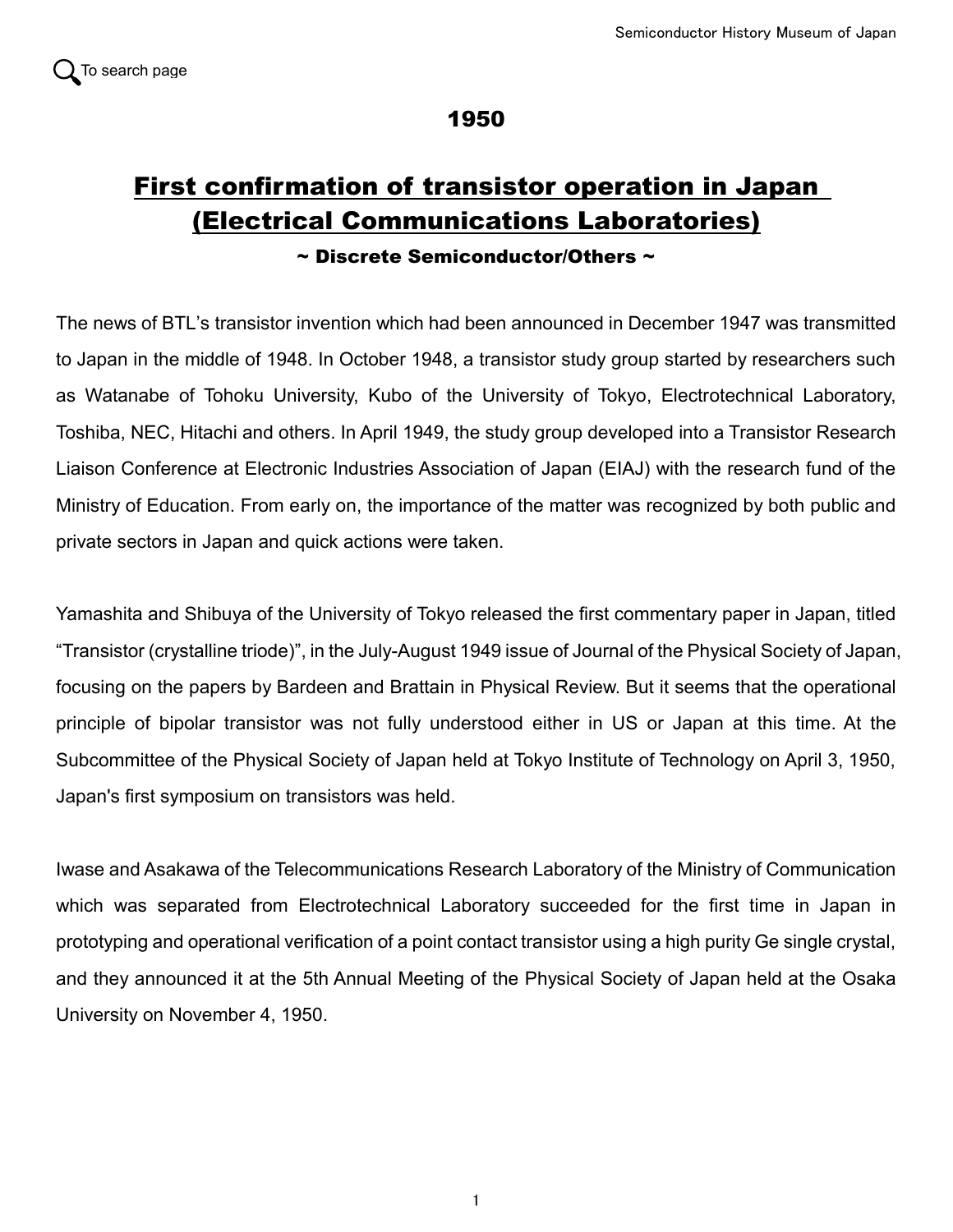日本物理题

ジスター(結晶三

山下次郎, 溢谷元一 東京大學理工學研究所

#### トランジスターとは何か。 § 1.

152

鐵と石炭の時代から電氣の時代へ、更に今日は原子 力の時代が將に始まろうとしているが、自然科學は撰 むことなく文明の利器を人類にもたらし続けている。 現代の文化生活を眞空管が如何に豐かにしているかは 周知の事であるが、此の表題のトランジスターとは眞 容管と同様の作用を営む新しい文明の花潤であつて現 在では研究室内における試作時代であるが、 やがては 電子工學及び電氣通信の分野において大なる買献を爲 すものとして非常に注目されているものである。周知 の如く二極眞空管は電流の整流作用を有し、三極眞空 管は振動器,整流器增幅器としての三作用を有する

る. 此の二つの接觸點の距離は極めて近く 0.005 cm の程度である。増幅に用いられる場合の配線は第一窗 (a) の如くであり、振動器として用いられる場合の配 線は第一圖(b)の如くであるが、入力側の囘路に於て



第一圖 (a) 增幅回路 (b) 發信回路 はベースと猫のひげ電極の間に小さな(約1ヴォルト)

#### Fig. 1: The first part of the first commentary in Japanese on transistor

365 鹛 **DIC** 性について ポジウム ラッジスターの 45. 渡邊寧, 本多波雄(東北大工) h. ÷ 動作機構について トランジスター及びそれに關連する諮問題 4月3日 1. 鳩山道夫:トランジスター及びそれに關連する話 問題 2. 山下次郎:トランジスターの理論的諸研究

Fig. 2: Part of the Subcommittee Program of the Physical Society of Japan held in April 1950